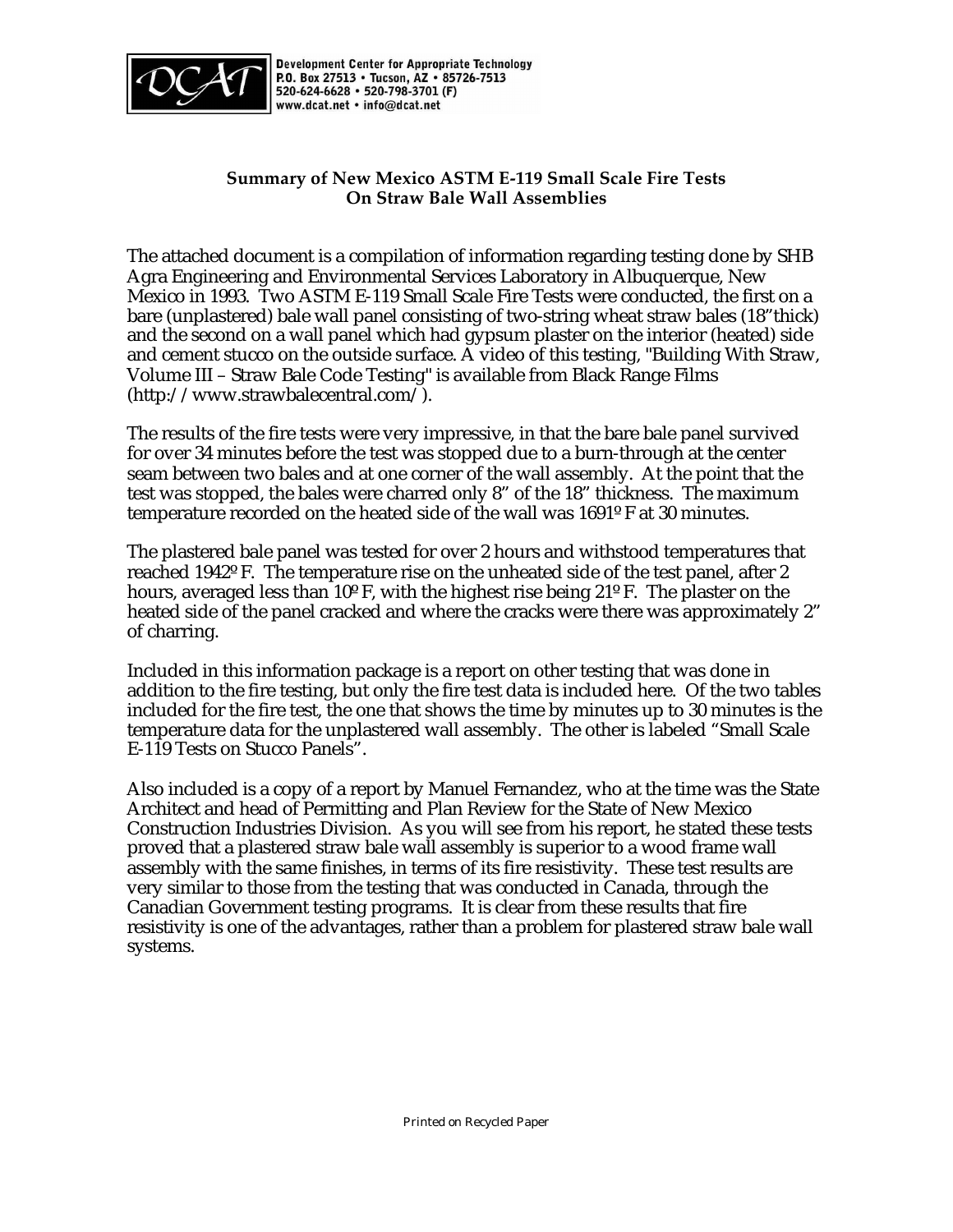# SUMMARY REPORT ON STRAW BALE CONSTRUCTION ACTIVITY

Date: February 4, 1994

Prepared by: Manuel A. Fernandez, Achitect,CID

On Febuary 3, 1994, the New Mexico Home Builders Associaiton, Technical Advisory Committee held its monthly meeting. Straw Bale Construction was added to the agenda and discussed. Members of the Straw Bale Construction Association attended the meeting to answer questions and to request a recommendation be presented to the Construction Industries Commission from the Technical Advisory Committee to move forward with a public hearing on code language written by the Association.

The Technical Advisory Committee moved and passed the following motion:

The New Mexico Home Builders Association Technical Advisory Committee supports the Straw Bale Construction Associations efforts to advance straw bale construction as an alternate building material under Section 105, "Alternative Methods and Materials of the New Mexico Building Code".

In a letter dated May 7, 1993, CIC informed the Straw Bale Construction Association of required tests on straw bale construction before issuing further experimental permits. In that letter, a criteria was established for acceptance of an alternate building material or method under provisions of Section 105 and 107 of the New Mexico Building Code. CID's evaluation of the Association's response to the criteria for straw bale construction is as follows:

 $1.$ Define the material and its application and limitations.

Evaluation: A great deal of information has been written about straw bale as a building material. From this knowledge and understanding of the material a clear definition of "straw bale" for Post & Beam/Straw Bale Infill construction has been written into the standards presented with this report.

 $2.$ Test results of ASTM E-72 tests for evaluating transverse loading, compressive loading, and racking shear.

Evaluation: ASTM tests for evaluating transverse loading have been completed and presented to the Commission at their regular meeting, December 17, The results of the tests have proven 1993. satisfactory for Post & Beam/Straw Bale Infill construction. ASTM tests for evaluating compressive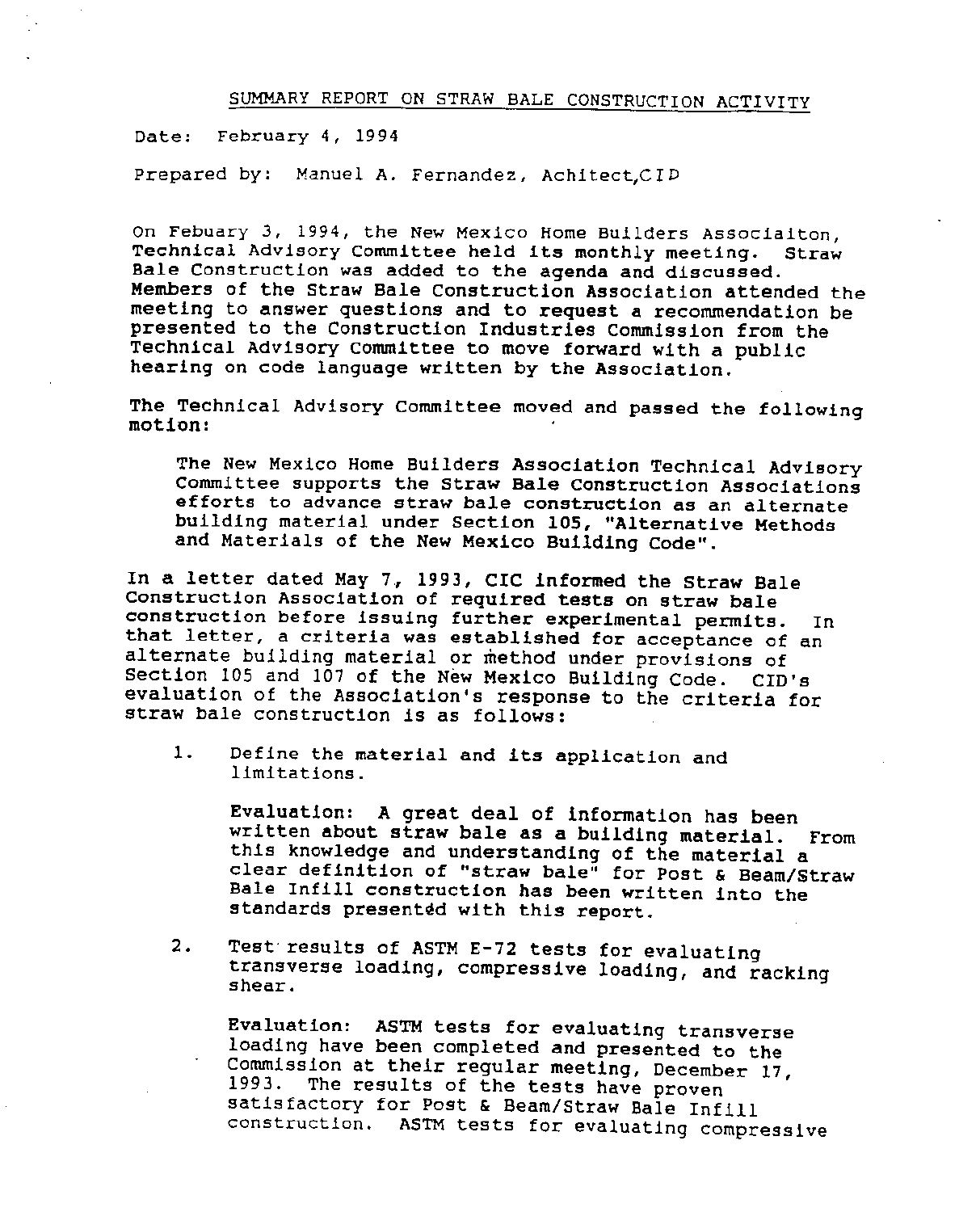loading and racking shear have been determined necessary only for load bearing straw bale construction and therefore not a criteria for Post & Beam/Straw Bale Infill. ASTM test for compressive loading and racking shear have been postponed for future consideration of standards that will be written for load bearing construction.

Test results for ASTM E-119 for fire-resistance. 3.

Evaluation: ASTM tests for fire-resistance have been completed and presented to the Commission at their December 17, 1993 meeting. The results of these tests have proven that a straw bale infill wall assembly is a far greater fire resistive assembly than a wood frame wall assembly using the same finishes.

Test results for ASTM E-331 testing for wind-driven 4. rain.

Evaluation: This series of testing was not performed. The Straw Bale Construction Association met with the CID Director and Architect and asked to be released from performing this test. The reason given was the very high cost of testing that would essentially test the moisture resistance of stucco which is already an acceptable material in the State Building Code. Their request was granted.

5. Compliance with Model Energy Code.

> Evaluation: There was no specific testing performed that would address the R value of a straw bale wall. It is assumed that the R value of a straw bale wall far exceeds frame wall construction. This is based on test results conducted for fire resistance. Those tests showed a sustained difference in temperature from the fire side of the wall at 1,942 degrees F. to 63.1 degrees F. at the opposite side for a period of 120 minutes.

6. Establish criteria for the wall's natural transpiration. -č

> Evaluation: It has been determined by the Association that in order to achieve natural transpiration of straw bale walls it is important to omit any form of vapor barrier as a part of stucco or plaster finish. This omission also provides better bonding of stucco and plaster to the wall.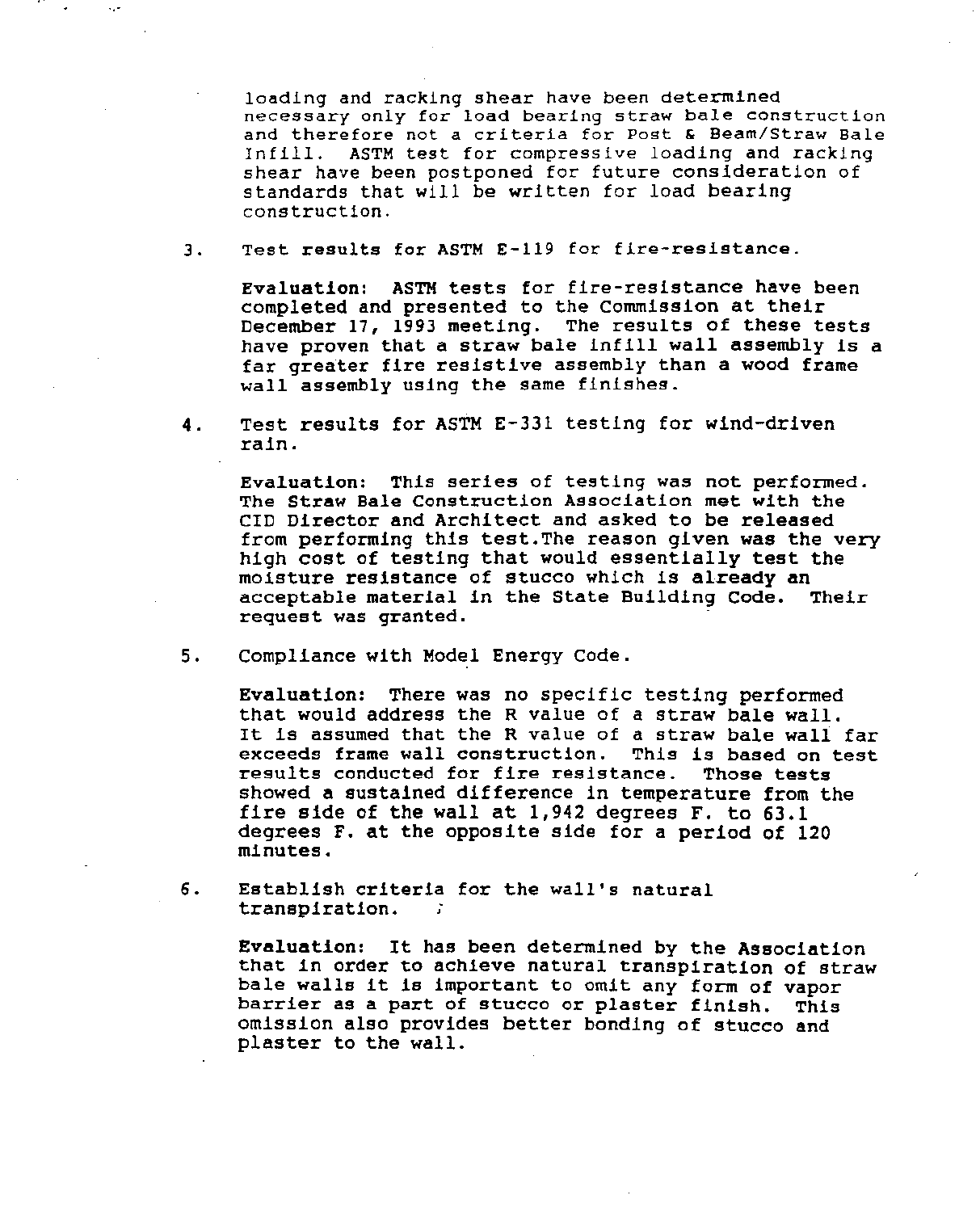

4700 Lincoln Road NE Albuquerque, New Mexico U.S.A. 87109 Phone: 505-884-0950 Fax: 505-884-1694

December 17, 1993 SHB Job No: C93-9914

## **DRAFT**

REPORT TO:

NEW MEXICO COMMUNITY FOUNDATION Straw Bale Construction Association P.O. Box 149 227 Otero Street Santa Fe, NM 87504-0149

Attention: Mr. Bruce H. Rolstad

### REPORT OF:

Transverse Load Test and Small Scale E-119 Fire Test on Un-Coated Straw Bale Wall Panels and Stucco Coated Straw Bale Wall Panels

### **INTRODUCTION** 1.

In accordance with your request, a transverse load test and a small scale E-119 fire test was performed on sample wall panels at our laboratory facilities. These panels were constructed from conventional bales of straw, and were reinforced with concrete reinforcing steel. The purpose of this program was to determine whether the reinforced Straw Bale wall panels could successfully pass these tests without being finished in any other way. Additional tests were performed on Stucco-Finished Straw Bales to assess the difference in performance. The transverse load tests were performed on the unreinforced straw bales on November 3-4, 1993; the small scale E-119 test was performed on the unreinforced straw bales on November 10, 1993; the transverse and fire tests were performed on the stuccoed straw bales on December 9-10, 1993.

### 2. **PROCEDURE**

## TRANSVERSE TEST

The wall panels which were tested in this test program were fabricated at our laboratory facilities in Albuquerque, New Mexico. All steps of the construction of these panels was observed by SHB Agra personnel.

The Transverse Load Test was performed in accordance with ASTM E-330. The purpose of this test is to measure the amount of deflection of the test specimen when the panel is subjected to uniform loads perpendicular to the face of the test specimen (simulated wind loads).

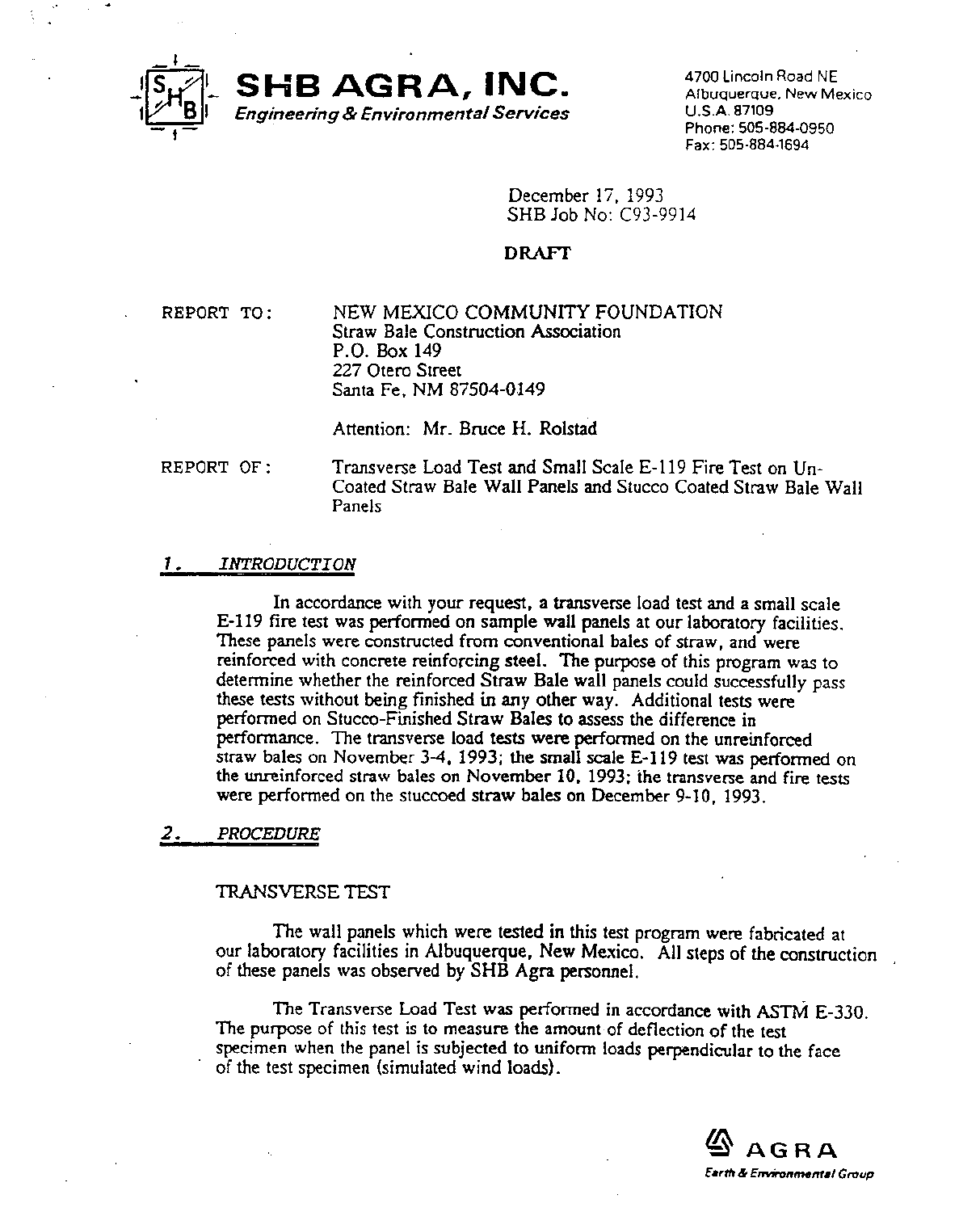Each individual test specimen was braced against an air-tight test chamber, and sealed so that no outside air could pass through the test specimen. A vacuum pump was then connected to the test chamber, and the inside air evacuated until the specified pressure was achieved. This vacuum effectively reproduces the same strains on the test panel as would a wind blowing against the outside of the test panel.

Deflections were measured by placing a vertical wire in front of the test panel, but free from any contact with the test panel or other test apparatus. A rigid disc was attached to the face of the test panel at quarter points, with one being at the top quarter of the test panel, one at the center, and one at the bottom quarter of the test panel. The distance between the vertical wire and rigid disc was measured at the initial no-load condition, and at each increment of 5 pounds per square foot (psf) until the ultimate designated load had been achieved. Initial readings were taken only after the panel had been pre-loaded to remove any slack from the system. For the purposes of this test, the maximum designated load by our client was 20 psf.

The third unreinforced panel was loaded to 26 psf in an effort to determine what might happen at loads greater than the designated load. The stucco-coated panel was loaded to 50 psf, since there was no apparent sign of structural distress or failure.

### SMALL SCALE E-119 FIRE TEST

The small scale E-119 test was performed on test panels which contained single bales of straw on the top and bottom of three levels of straw, with the middle level composed of two half-bales, intersecting at the middle of the test panel. This configuration was used to represent a typical cross section for this type of wall. These bales were reinforced in a manner similar to that used for the transverse test panels.

Each test panel was inserted into an existing CMU wall and sealed into the test frame with Kaolinite wool. The exposure met the test standard requirement for exposing one face of the specimen to  $1000$  <sup>O</sup>F in five minutes, increasing to 1550 <sup>O</sup>F at thirty minutes, and 1750 <sup>o</sup>F at 1 hour (+/- 10%).

The furnace is made of scoria aggregate-alumnite cement. It has a  $10' x$ 10' opening through which the test specimens are exposed to the combustion chamber. Openings in the side walls admit the burners and combustion air. High temperature ceramic fiber is used to seal the joint between the furnace and the removable test frames.

The furnace temperature is measured using nine Type K thermocouples installed within protective tubes in the combustion chamber. The thermocouple time constant is within the range of 5.0 and 7.2 minutes. The exposed length of the tubes in the furnace is twelve inches. The thermocouples were calibrated by Cleveland Electric Labs., Inc.

Natural gas is used to fuel the three burners on each side of the combustion chamber. The lower burners on each side of the chamber are 12 inches from the bottom of the chamber, the middle burners are 48 inches from the bottom of the chamber, and the upper burners are 84 inches from the bottom of

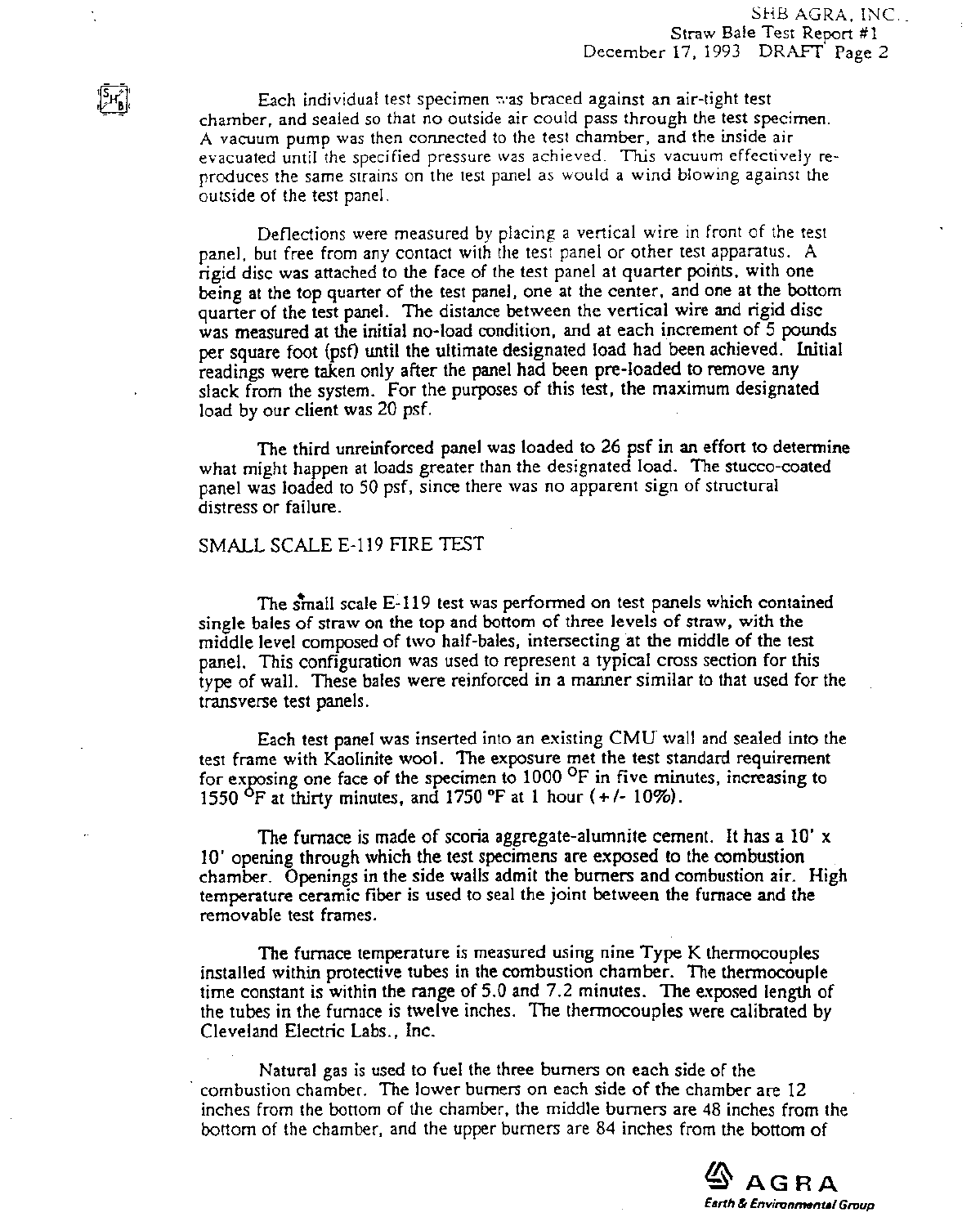the chamber. Geometrically, each burner is at the vertical quarter points of the combustion chamber. Each of the six burners can be controlled by separate fuel feed valves. A twenty-four inch diameter flue equipped with a controllable damper is installed above the furnace.

The unexposed face of the test panel was instrumented with nine Type K thermocouples covered with fiberglass sheathing. Each thermocouple junction was soldered. Three thermocouples were placed on each course of straw bales, with one at the right quarter point, one at the center, and one at the left quarter point for each course of the test specimen. The thermocouples were designated as TC 10 through TC 12, for the thermocouples on the bottom course (from left to right); TC 13 through TC 15 for the middle course (from left to right); and TC 16 through TC 18 for the top course (from left to right).

All temperatures measured during the course of this test were recorded by a Fluke 2240 Datalogger.

The pressure inside the combustion chamber was measured by a vacuumpressure gauge attached to a hollow tube extending through the back wall of the chamber. The gauge scale is graduated to read in  $0.01$  psi increments. Furnace pressure is regulated when required by opening or closing the flue damper.

### **RESULTS** 3.

### TRANSVERSE LOAD TESTS

The Transverse Load Test results for the unreinforced straw bales are shown in the attached Table I, and Figures 1 through 3. All of the test panels survived the maximum designated loads for a minimum of three minutes without any visible sign of structural distress or permanent displacement. The deflections were somewhat variable, from panel to panel. However, this is not unusual for this type of construction.

The stucco covered straw bale results are shown in Figures 4 and 5. It can be seen that minimal deflections were noted, even though the load was increased to over twice the designated maximum load of the un-reinforced straw bails.

# SMALL SCALE E-119 FIRE TEST

Transmission of heat through the unreinforced straw bale during this test was not sufficient to raise the average temperature at the exterior face of this wall to 250  $\degree$ F above the initial temperature (the governing criteria for ASTM E-119). The highest average temperature recorded on the unexposed face of the unreinforced straw was 52.8 °F at thirty minutes. Transmission of heat through the wall did not exceed the allowable limit for any single thermocouple. Additionally, there was no penetration of flames or hot gasses through the unreinforced straw bale wall during the thirty minute test period.

The burning characteristics of the unreinforced straw bales were observed through observation ports during the test. The test panel was also examined after

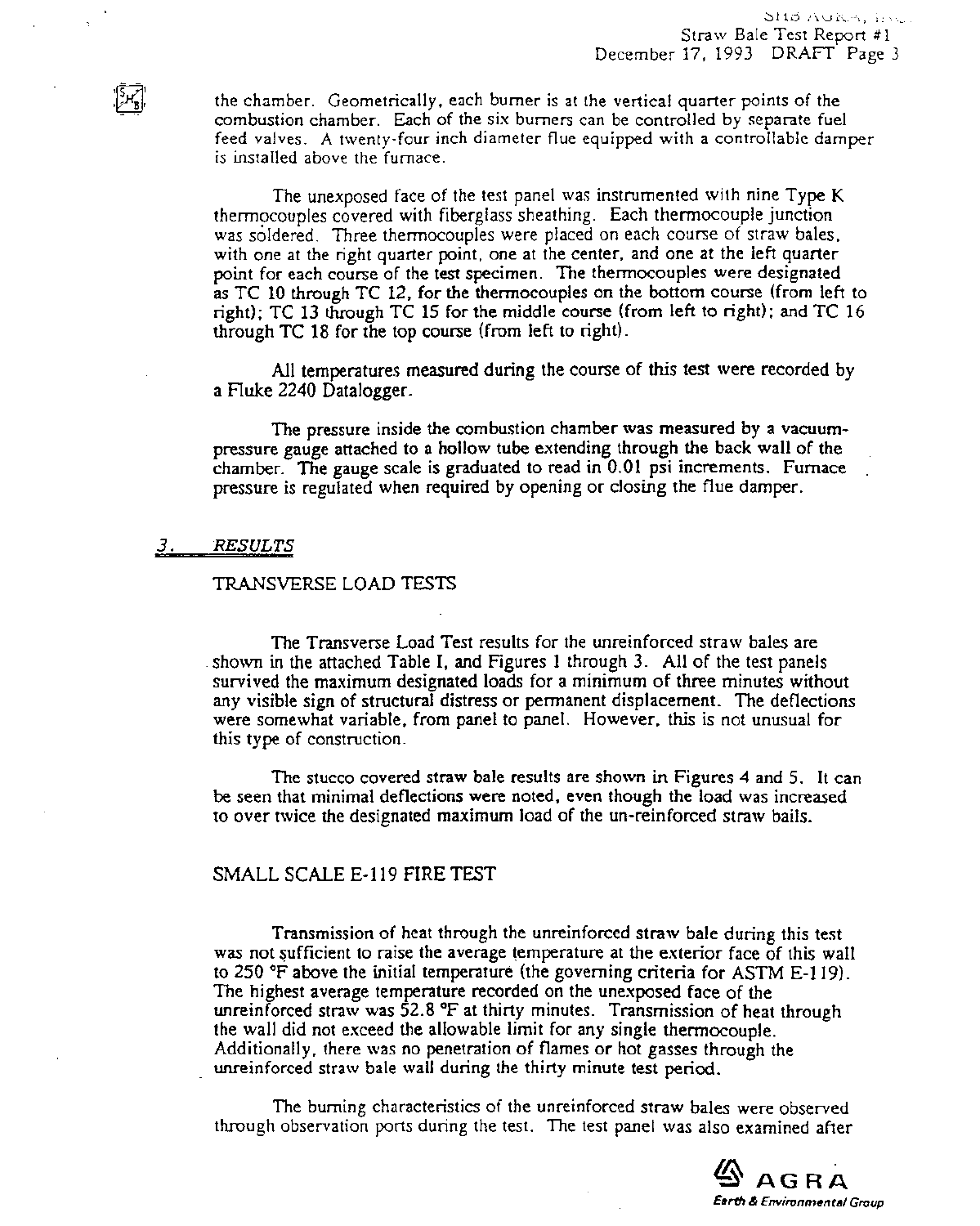it was removed from the combustion chamber. The straw was observed to burn slowly, and the charred material tended to remain in place. The residual charred material appeared to protect the underlying straw from heat and ventilation, thereby delaying combustion. The maximum temperature recorded inside the furnace was 1,691 °F at thirty minutes. Upon removal, the bales did not burst into flames, but slowly smoldered. The fire was easily extinguished with a small quantity of water.

The test was continued beyond the thirty minute time period until flame penetration occurred at the central vertical joint after a time of thirty four minutes.

The highest temperature recorded on the exterior face of the stuccoed straw bales after 120 minutes of exposure was 63.1 °F. The highest average furnace temperature recorded during this period was 1,942 °F. There was no penetration of flames or hot gasses through the stuccoed straw bale wall. Additionally, the stuccoed straw bale wall was impinged by a blast of water from a 2 1/2 inch fire hose upon completion of the test. There was no resulting indication of distress or failure.

The burning characteristics of the stuccoed straw bales was also observed. The reaction consisted of initial cracking of the stucco surface as the heat was applied, with little further evidence of distress.

### **CONCLUSIONS** 4.

- The Straw Bale test panels submitted for Transverse Load Testing  $4.1$ successfully sustained the designated load of 20 psf.
- The magnitude of deflection measured during this test is not unusual for  $4.2$ this type of construction. However, the addition of the stucco to each face increased the rigidity of the bales substantially. Deflections of the magnitude noted for the stuccoed panels are very normal for the industry.
- $4.2$ The unreinforced Straw Bales submitted for the Small Scale E-119 Fire test resisted flame penetration for at least thirty minutes. The stuccoed straw bales resisted flame penetration for over two hours.

Bryce Simons, P.E. Director, Special Materials Testing

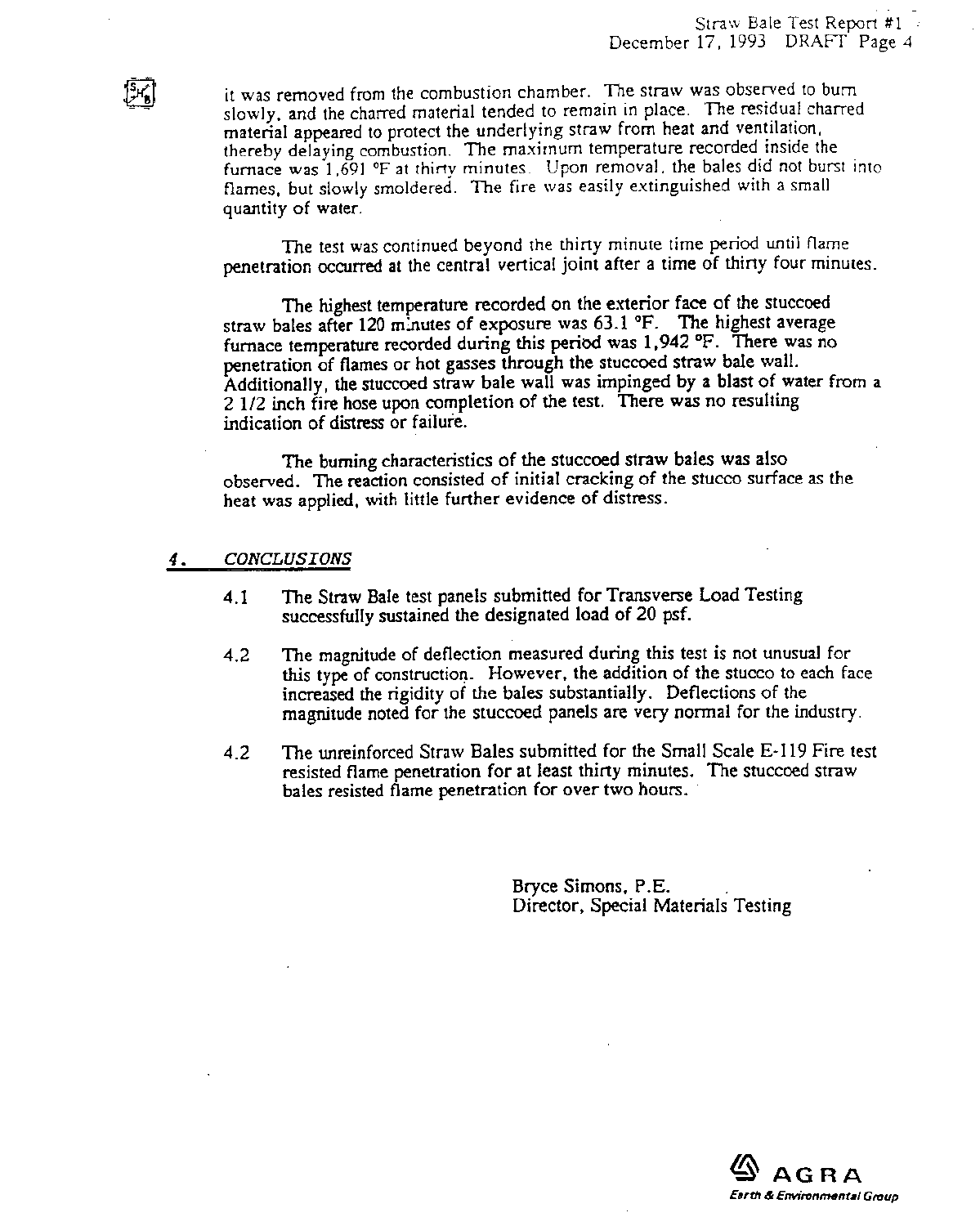# SHB AGRA, INC.

# Small Scale E-119 Fire Test<br>Exterior Sidn Temperatures

|                         |                  | Bottom Course        |                  | Middle Course             |               |                                                                         | op Course                        |                  |
|-------------------------|------------------|----------------------|------------------|---------------------------|---------------|-------------------------------------------------------------------------|----------------------------------|------------------|
| $T^{re}_{(Mh)}$         | TC 10<br>_[left] | TO <sub>11</sub>     | ro <sub>13</sub> | TC <sub>14</sub>          | TC15<br>Light | C <sub>16</sub>                                                         | TOT                              | TC <sub>18</sub> |
|                         |                  | middle)              | (left            | (middle)                  |               | (left)                                                                  | (middle)                         | 회<br>인           |
|                         |                  |                      |                  |                           |               |                                                                         |                                  | 49.5             |
| - 20                    |                  | 0.96<br>0.96<br>0.97 |                  |                           | 49.7          |                                                                         |                                  |                  |
|                         |                  |                      |                  | စ္၀၀ စစ္ဂ<br>၁၉၉ ခု ခု ခု | 49.7          |                                                                         | ភូតូ ក្នុង<br><b>ឆ្</b> ឆ្ ឆ្ ឆ្ | 49.7<br>49.7     |
|                         |                  | $\frac{1}{9}$        |                  |                           | 49.7          |                                                                         |                                  |                  |
|                         |                  | 49.7<br>49.7         |                  |                           | 49.7          |                                                                         | 48.2                             |                  |
|                         |                  |                      |                  |                           | 49.8          |                                                                         | ङ्                               |                  |
|                         |                  | 49.7                 |                  | 49.8                      | 49.7          |                                                                         | $\frac{1}{4}$                    |                  |
|                         |                  |                      |                  |                           |               |                                                                         | 48.2                             |                  |
|                         |                  |                      |                  |                           | 49.7<br>49.8  |                                                                         |                                  |                  |
| wersoppherenserspandate |                  |                      |                  |                           |               |                                                                         |                                  |                  |
|                         |                  |                      |                  |                           | 49.7          |                                                                         |                                  |                  |
|                         |                  |                      |                  |                           | 49.7          |                                                                         |                                  |                  |
|                         |                  |                      |                  |                           |               |                                                                         |                                  |                  |
|                         |                  |                      |                  |                           |               |                                                                         |                                  |                  |
|                         |                  |                      |                  |                           |               |                                                                         |                                  |                  |
|                         |                  |                      |                  |                           |               |                                                                         |                                  |                  |
|                         |                  |                      |                  |                           |               |                                                                         |                                  |                  |
|                         |                  |                      |                  |                           |               |                                                                         |                                  |                  |
|                         |                  |                      |                  |                           |               |                                                                         |                                  |                  |
|                         |                  |                      |                  |                           |               |                                                                         |                                  |                  |
|                         |                  |                      |                  |                           |               |                                                                         |                                  |                  |
|                         |                  |                      |                  |                           |               |                                                                         |                                  |                  |
|                         |                  |                      |                  |                           |               |                                                                         |                                  |                  |
|                         |                  |                      |                  |                           |               |                                                                         |                                  |                  |
|                         |                  |                      |                  |                           |               |                                                                         |                                  |                  |
|                         |                  |                      |                  |                           |               |                                                                         |                                  |                  |
|                         |                  |                      |                  |                           |               |                                                                         |                                  |                  |
|                         |                  |                      |                  |                           |               |                                                                         |                                  |                  |
|                         |                  |                      |                  |                           |               | 4 イイトイムイントイムインの中でも、それをおおおおものもおいけい。それはイントの中で、そのようなおおおおおおおおおものも、それはおおものは、 |                                  |                  |
|                         |                  |                      |                  |                           |               |                                                                         |                                  |                  |